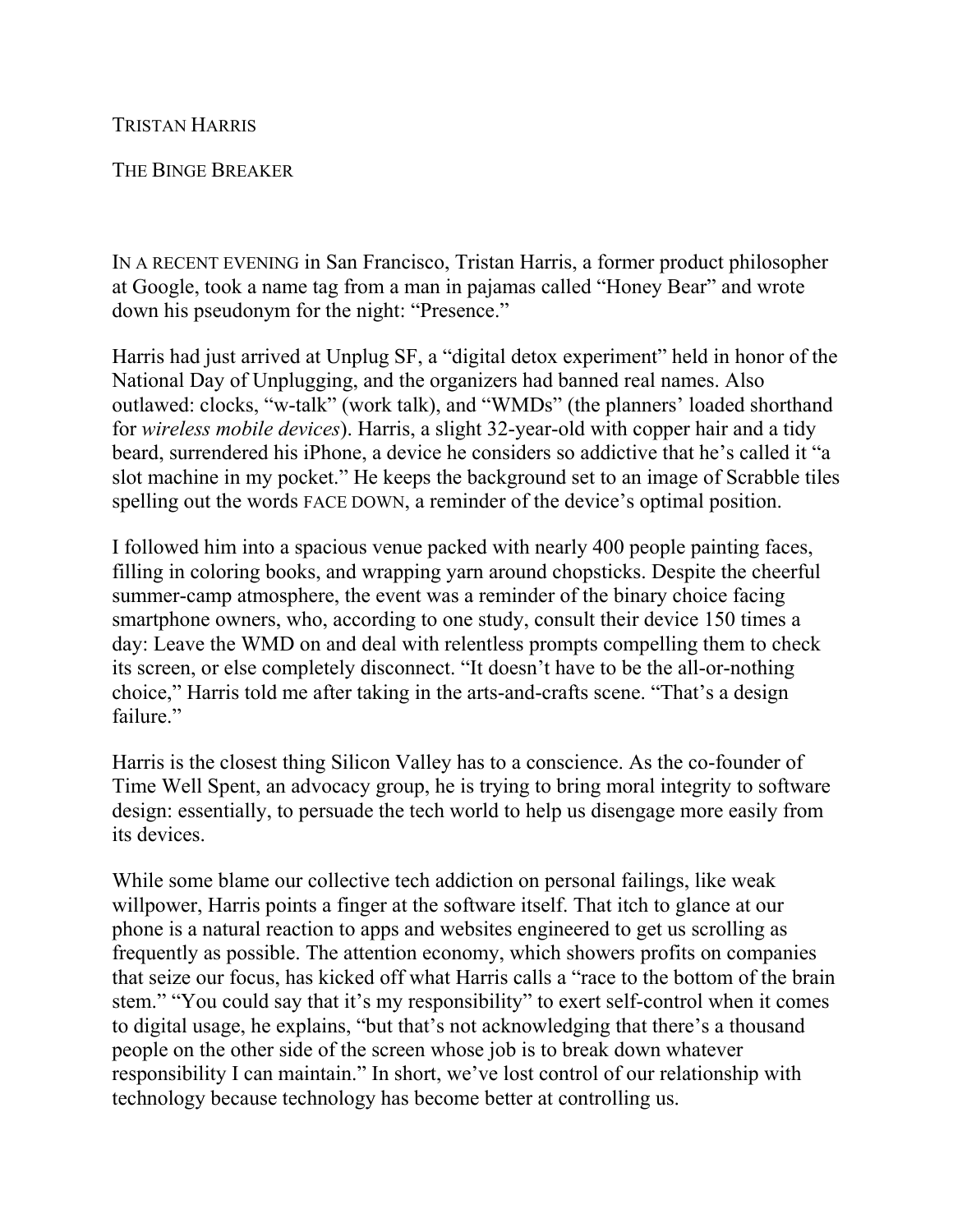Under the auspices of Time Well Spent, Harris is leading a movement to change the fundamentals of software design. He is rallying product designers to adopt a "Hippocratic oath" for software that, he explains, would check the practice of "exposing people's psychological vulnerabilities" and restore "agency" to users. "There needs to be new ratings, new criteria, new design standards, new certification standards," he says. "There is a way to design based not on addiction."

Joe Edelman—who did much of the research informing Time Well Spent's vision and is the co-director of a think tank advocating for more-respectful software design likens Harris to a tech-focused Ralph Nader. Other people, including Adam Alter, a marketing professor at NYU, have championed theses similar to Harris's; but according to Josh Elman, a Silicon Valley veteran with the venture-capital firm Greylock Partners, Harris is "the first putting it together in this way"—articulating the problem, its societal cost, and ideas for tackling it. Elman compares the tech industry to Big Tobacco before the link between cigarettes and cancer was established: keen to give customers more of what they want, yet simultaneously inflicting collateral damage on their lives. Harris, Elman says, is offering Silicon Valley a chance to reevaluate before more-immersive technology, like virtual reality, pushes us beyond a point of no return.

**A**LL THIS TALK of hacking human psychology could sound paranoid, if Harris had not witnessed the manipulation firsthand. Raised in the Bay Area by a single mother employed as an advocate for injured workers, Harris spent his childhood creating simple software for Macintosh computers and writing fan mail to Steve Wozniak, a co-founder of Apple. He studied computer science at Stanford while interning at Apple, then embarked on a master's degree at Stanford, where he joined the Persuasive Technology Lab. Run by the experimental psychologist B. J. Fogg, the lab has earned a cultlike following among entrepreneurs hoping to master Fogg's principles of "behavior design"—a euphemism for what sometimes amounts to building software that nudges us toward the habits a company seeks to instill. (One of Instagram's co-founders is an alumnus.) In Fogg's course, Harris studied the psychology of behavior change, such as how clicker training for dogs, among other methods of conditioning, can inspire products for people. For example, rewarding someone with an instantaneous "like" after they post a photo can reinforce the action, and potentially shift it from an occasional to a daily activity.

Harris learned that the most-successful sites and apps hook us by tapping into deepseated human needs. When LinkedIn launched, for instance, it created a hub-andspoke icon to visually represent the size of each user's network. That triggered people's innate craving for social approval and, in turn, got them scrambling to connect. "Even though at the time there was nothing useful you could do with LinkedIn, that simple icon had a powerful effect in tapping into people's desire not to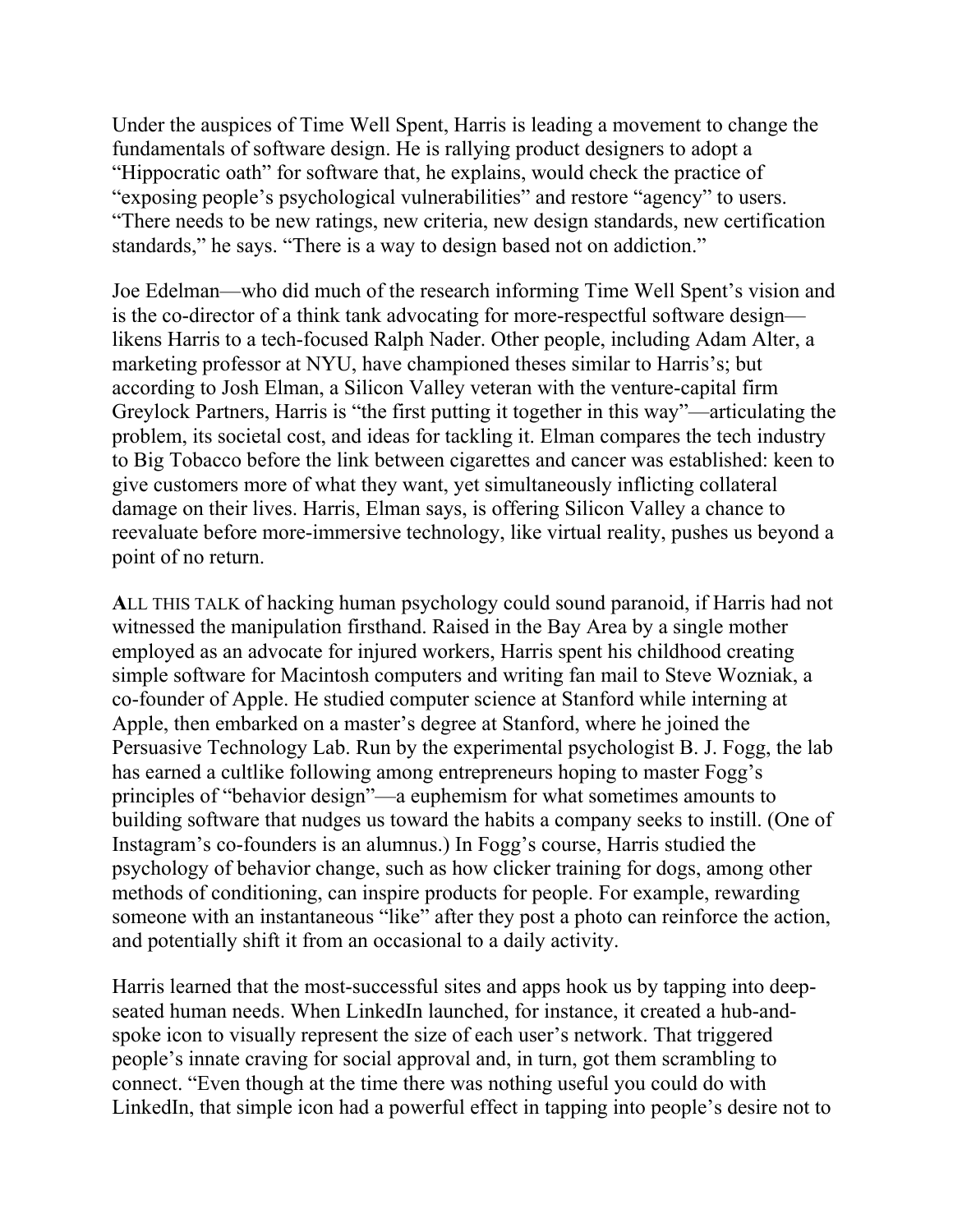look like losers," Fogg told me. Harris began to see that technology is not, as so many engineers claim, a neutral tool; rather, it's capable of coaxing us to act in certain ways. And he was troubled that out of 10 sessions in Fogg's course, only one addressed the ethics of these persuasive tactics. (Fogg says that topic is "woven throughout" the curriculum.)

## **From Our November 2016 Issue**



Try 2 FREE issues of *The Atlantic*

Harris dropped out of the master's program to launch a start-up that installed explanatory pop-ups across thousands of sites, including *The New York Times*'. It was his first direct exposure to the war being waged for our time, and Harris felt torn between his company's social mission, which was to spark curiosity by making facts easily accessible, and pressure from publishers to corral users into spending more and more minutes on their sites. Though Harris insists he steered clear of persuasive tactics, he grew more familiar with how they were applied. He came to conceive of them as "hijacking techniques"—the digital version of pumping sugar, salt, and fat into junk food in order to induce bingeing.

McDonald's hooks us by appealing to our bodies' craving for certain flavors; Facebook, Instagram, and Twitter hook us by delivering what psychologists call "variable rewards." Messages, photos, and "likes" appear on no set schedule, so we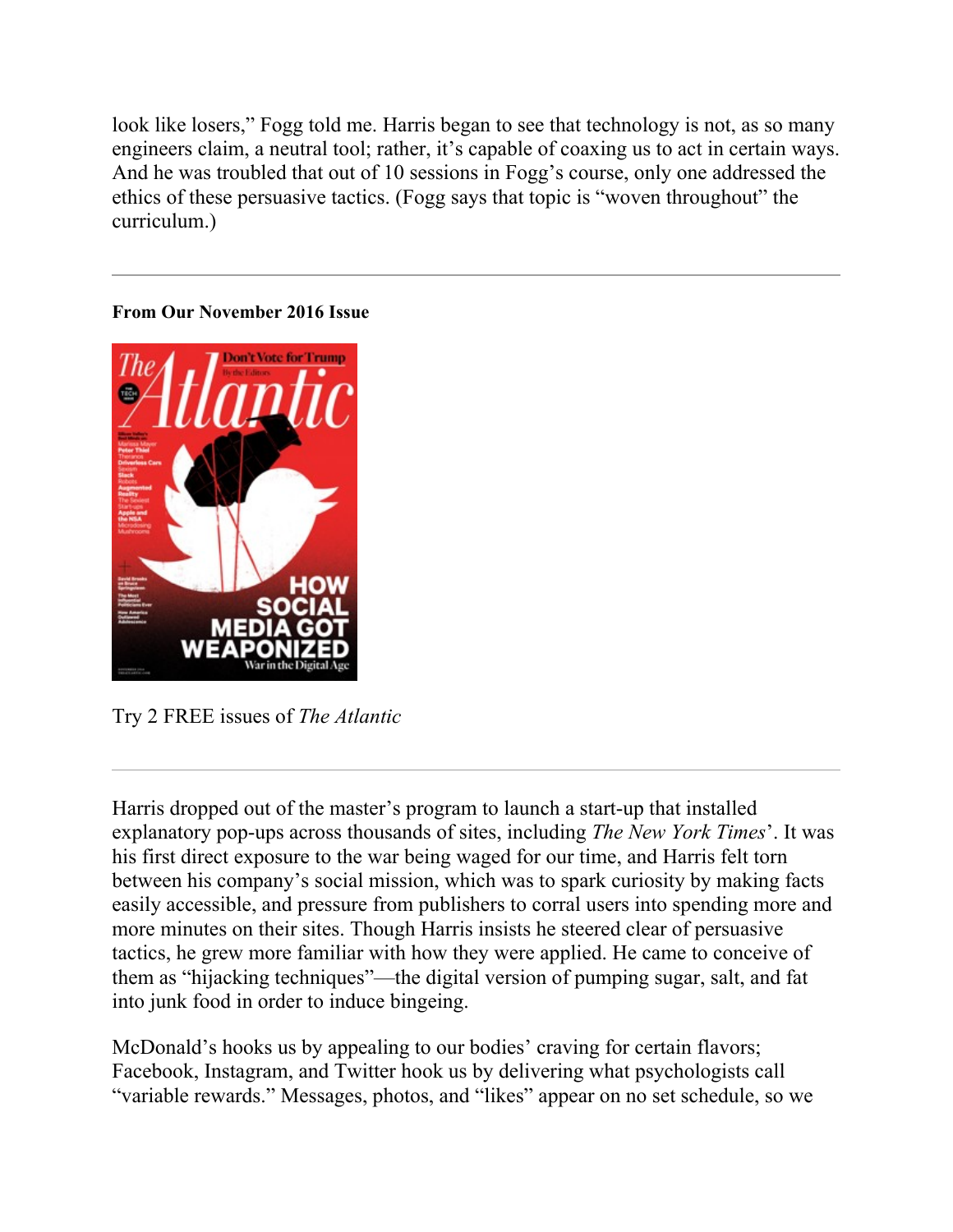check for them compulsively, never sure when we'll receive that dopamine-activating prize. (Delivering rewards at random has been proved to quickly and strongly reinforce behavior.) Checking that Facebook friend request will take only a few seconds, we reason, though research shows that when interrupted, people take an average of 25 minutes to return to their original task.

Sites foster a sort of distracted lingering partly by lumping multiple services together. To answer the friend request, we'll pass by the News Feed, where pictures and autoplay videos seduce us into scrolling through an infinite stream of posts—what Harris calls a "bottomless bowl," referring to a study that found people eat 73 percent more soup out of self-refilling bowls than out of regular ones, without realizing they've consumed extra. The "friend request" tab will nudge us to add even more contacts by suggesting "people you may know," and in a split second, our unconscious impulses cause the cycle to continue: Once we send the friend request, an alert appears on the recipient's phone in bright red—a "trigger" color, Harris says, more likely than some other hues to make people click—and because seeing our name taps into a hardwired sense of social obligation, she will drop everything to answer. In the end, he says, companies "stand back watching as a billion people run around like chickens with their heads cut off, responding to each other and feeling indebted to each other."

A Facebook spokesperson told me the social network focuses on maximizing the quality of the experience—not the time its users spend on the site—and surveys its users daily to gauge success. In response to this feedback, Facebook recently tweaked its News Feed algorithm to punish clickbait—stories with sensationalist headlines designed to attract readers. (LinkedIn and Instagram declined requests for comment. Twitter did not reply to multiple queries.)

Even so, a niche group of consultants has emerged to teach companies how to make their services irresistible. One such guru is [Nir Eyal,](https://www.theatlantic.com/technology/archive/2016/08/the-q-tip-effect/498053/) the author of *Hooked: How to Build Habit-Forming Products*, who has lectured or consulted for firms such as LinkedIn and Instagram. A blog post he wrote touting the value of variable rewards is titled "Want to Hook Your Users? Drive Them Crazy." While asserting that companies are morally obligated to help those genuinely addicted to their services, Eyal contends that social media merely satisfies our appetite for entertainment in the same way TV or novels do, and that the latest technology tends to get vilified simply because it's new, but eventually people find balance. "Saying 'Don't use these techniques' is essentially saying 'Don't make your products fun to use.' That's silly," Eyal told me. "With every new technology, the older generation says 'Kids these days are using too much of this and too much of that and it's melting their brains.' And it turns out that what we've always done is to adapt."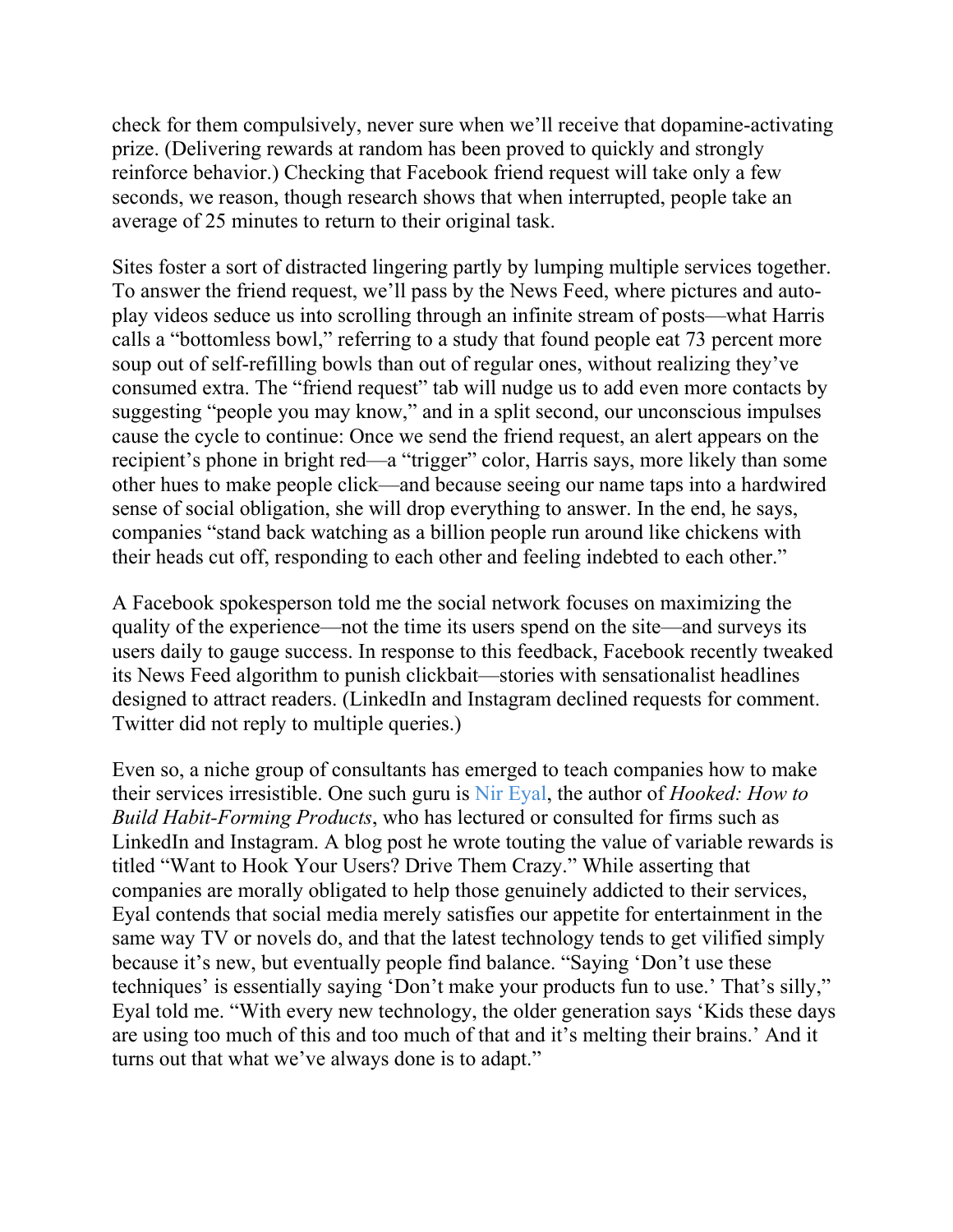Google acquired Harris's company in 2011, and he ended up working on Gmail's Inbox app. (He's quick to note that while he was there, it was never an explicit goal to increase time spent on Gmail.) A year into his tenure, Harris grew concerned about the failure to consider how seemingly minor design choices, such as having phones buzz with each new email, would cascade into billions of interruptions. His team dedicated months to fine-tuning the aesthetics of the Gmail app with the aim of building a more "delightful" email experience. But to him that missed the bigger picture: Instead of trying to improve email, why not ask how email could improve our lives—or, for that matter, whether each design decision was making our lives worse?

Six months after attending Burning Man in the Nevada desert, a trip Harris says helped him with "waking up and questioning my own beliefs," he quietly released "A Call to Minimize Distraction & Respect Users' Attention," a 144-page Google Slides presentation. In it, he declared, "Never before in history have the decisions of a handful of designers (mostly men, white, living in SF, aged 25–35) working at 3 companies"—Google, Apple, and Facebook—"had so much impact on how millions of people around the world spend their attention … We should feel an enormous responsibility to get this right." Although Harris sent the presentation to just 10 of his closest colleagues, it quickly spread to more than 5,000 Google employees, including then-CEO Larry Page, who discussed it with Harris in a meeting a year later. "It sparked something," recalls Mamie Rheingold, a former Google staffer who organized an internal Q&A session with Harris at the company's headquarters. "He did successfully create a dialogue and open conversation about this in the company."

Harris parlayed his presentation into a position as product philosopher, which involved researching ways Google could adopt ethical design. But he says he came up against "inertia." Product road maps had to be followed, and fixing tools that were obviously broken took precedence over systematically rethinking services. Chris Messina, then a designer at Google, says little changed following the release of Harris's slides: "It was one of those things where there's a lot of head nods, and then people go back to work." Harris told me some colleagues misinterpreted his message, thinking that he was proposing banning people from social media, or that the solution was simply sending fewer notifications. (Google declined to comment.)

Harris left the company last December to push for change more widely, buoyed by a growing network of supporters that includes the MIT professor Sherry Turkle; Meetup's CEO, Scott Heiferman; and Justin Rosenstein, a co-inventor of the "like" button; along with fed-up users and concerned employees across the industry. "Pretty much every big company that's manipulating users has been very interested in our work," says Joe Edelman, who has spent the past five years trading ideas and leading workshops with Harris.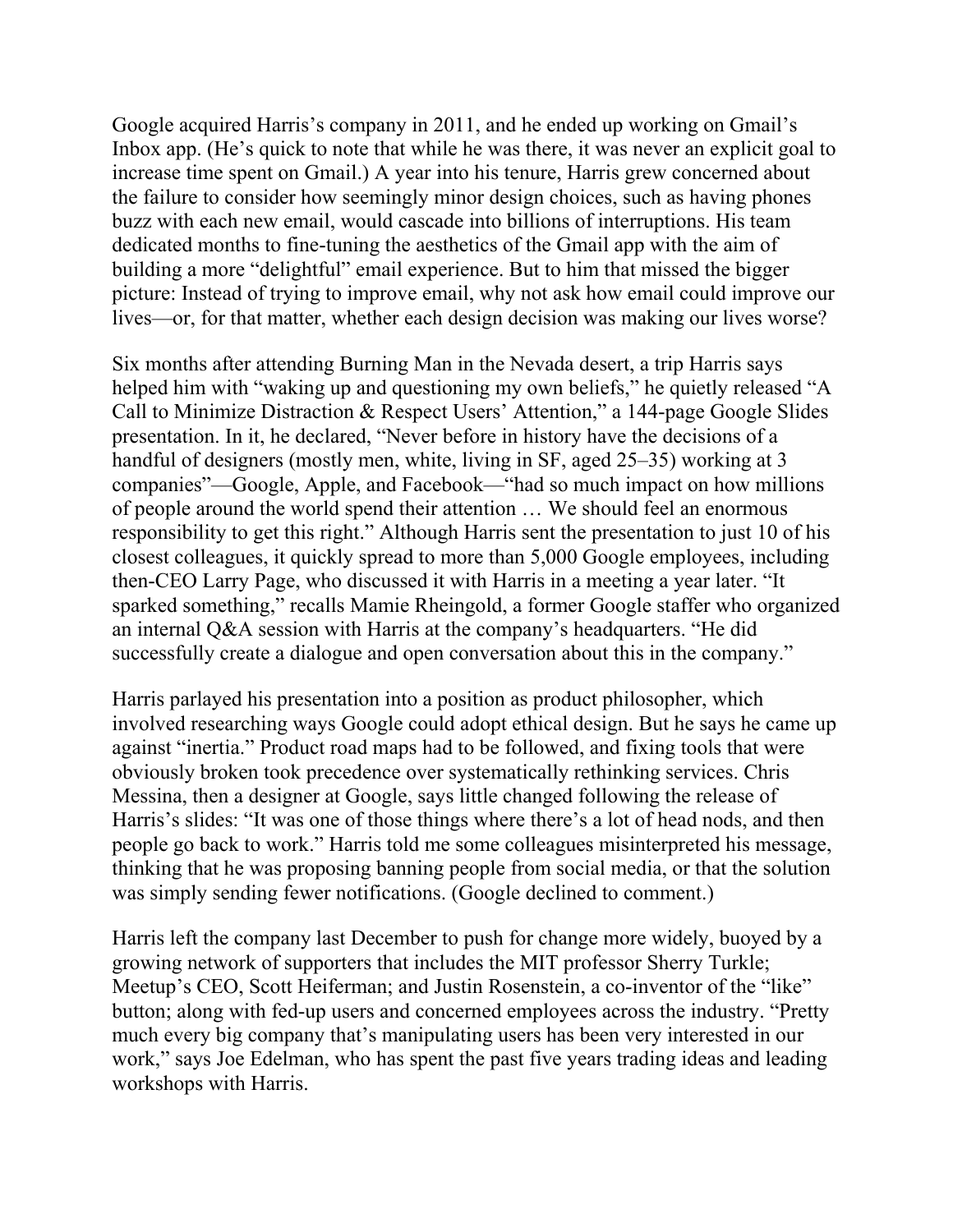Through Time Well Spent, his advocacy group, Harris hopes to mobilize support for what he likens to an organic-food movement, but for software: an alternative built around core values, chief of which is helping us spend our time well, instead of demanding more of it. Thus far, Time Well Spent is more a label for his crusade—and a vision he hopes others will embrace—than a full-blown organization. (Harris, its sole employee, self-funds it.) Yet he's amassed a network of volunteers keen to get involved, thanks in part to his frequent cameos on the thought-leader speaker circuit, including talks at Harvard's Berkman Klein Center for Internet & Society; the O'Reilly Design Conference; an internal meeting of Facebook designers; and a TEDx event, whose [video](https://www.ted.com/talks/tristan_harris_how_better_tech_could_protect_us_from_distraction?language=en) has been viewed more than 1 million times online. Tim O'Reilly, the founder of O'Reilly Media and an early web pioneer, told me Harris's ideas are "definitely something that people who are influential are listening to and thinking about." Even Fogg, who stopped wearing his Apple Watch because its incessant notifications annoyed him, is a fan of Harris's work: "It's a brave thing to do and a hard thing to do."

**A**T UNPLUG SF, a burly man calling himself "Haus" enveloped Harris in a bear hug. "This is the antidote!," Haus cheered. "This is the antivenom!" All evening, I watched people pull Harris aside to say hello, or ask to schedule a meeting. Someone cornered Harris to tell him about his internet "sabbatical," but Harris cut him off. "For me this is w-talk," he protested.

Harris admits that researching the ways our time gets hijacked has made him slightly obsessive about evaluating what counts as "time well spent" in his own life. The hypnosis class Harris went to before meeting me—because he suspects the passive state we enter while scrolling through feeds is similar to being hypnotized—was not time well spent. The slow-moving course, he told me, was "low bit rate"—a technical term for data-transfer speeds. Attending the digital detox? Time very well spent. He was delighted to get swept up in a mass game of rock-paper-scissors, where a series of one-on-one elimination contests culminated in an onstage showdown between "Joe" and "Moonlight." Harris has a tendency to immerse himself in a single activity at a time. In conversation, he rarely breaks eye contact and will occasionally rest a hand on his interlocutor's arm, as if to keep both parties present in the moment. He got so wrapped up in our chat one afternoon that he attempted to get into an idling Uber that was not an Uber at all, but a car that had paused at a stop sign.

An accordion player and tango dancer in his spare time who pairs plaid shirts with a bracelet that has PRESENCE stamped into a silver charm, Harris gives off a preppyhippie vibe that allows him to move comfortably between Palo Alto boardrooms and device-free retreats. In that sense, he had a great deal in common with the other Unplug SF attendees, many of whom belong to a new class of tech elites "waking up" to their industry's unwelcome side effects. For many entrepreneurs, this epiphany has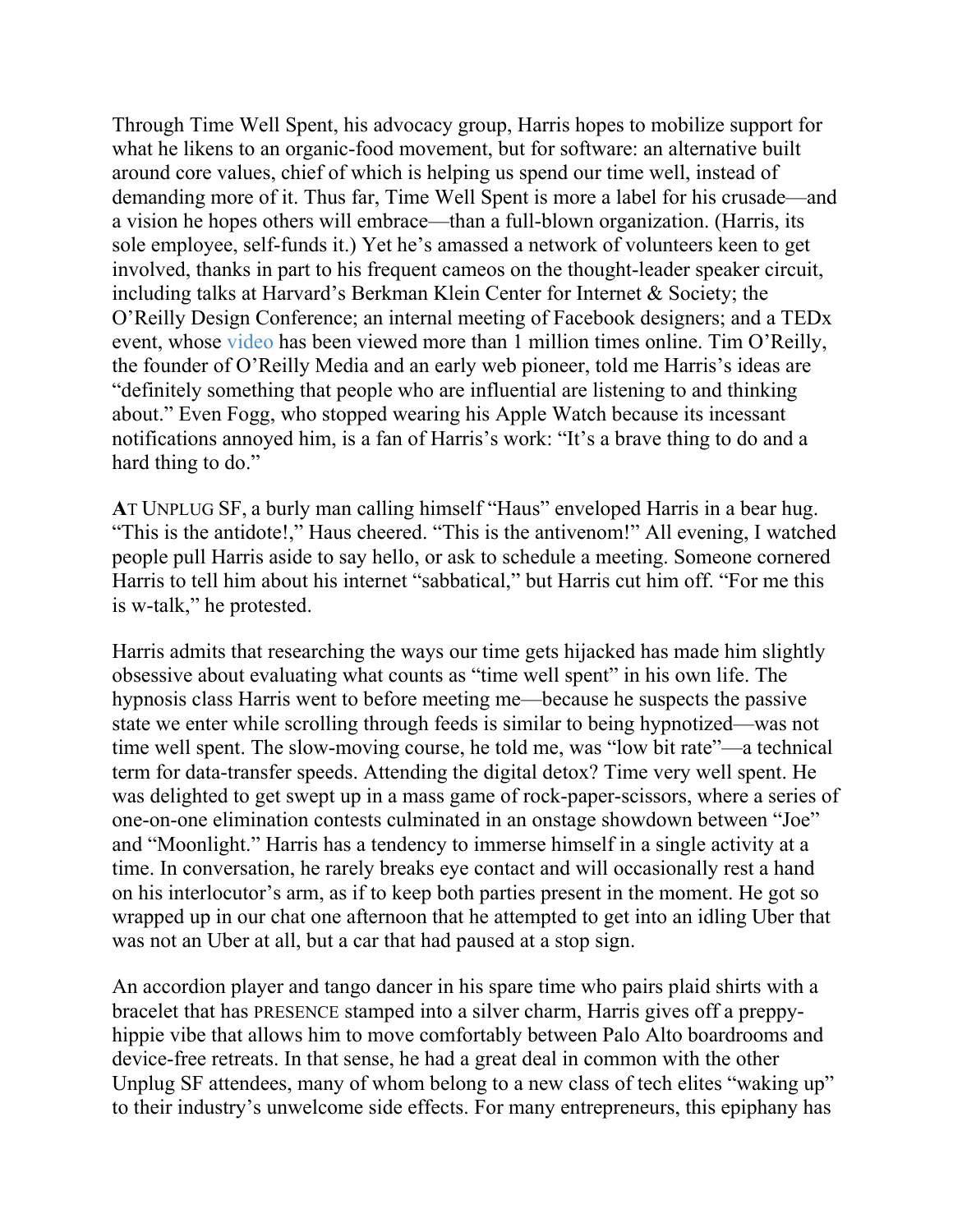come with age, children, and the peace of mind of having several million in the bank, says Soren Gordhamer, the creator of Wisdom 2.0, a conference series about maintaining "presence and purpose" in the digital age. "They feel guilty," Gordhamer says. "They are realizing they built this thing that's so addictive."

I asked Harris whether he felt guilty about having joined Google, which has inserted its technology into our pockets, glasses, watches, and cars. He didn't. He acknowledged that some divisions, such as YouTube, benefit from coaxing us to stare at our screens. But he justified his decision to work there with the logic that since Google controls three interfaces through which millions engage with technology— Gmail, Android, and Chrome—the company was the "first line of defense." Getting Google to rethink those products, as he'd attempted to do, had the potential to transform our online experience.

Snapchat's tactics for hooking users may make Facebook's look quaint.

At a restaurant around the corner from Unplug SF, Harris demonstrated an alternative way of interacting with WMDs, based on his own self-defense tactics. Certain tips were intuitive: He's "almost militaristic about turning off notifications" on his iPhone, and he set a custom vibration pattern for text messages, so he can feel the difference between an automated alert and a human's words. Other tips drew on Harris's study of psychology. Since merely glimpsing an app's icon will "trigger this whole set of sensations and thoughts," he pruned the first screen of his phone to include only apps, such as Uber and Google Maps, that perform a single function and thus run a low risk of "bottomless bowl–ing." He tried to make his phone look minimalist: Taking a cue from a Google experiment that cut employees' M&M snacking by moving the candy from clear to opaque containers, he buried colorful icons—along with time-sucking apps like Gmail and WhatsApp—inside folders on the second page of his iPhone. As a result, that screen was practically grayscale. Harris launches apps by using what he calls the phone's "consciousness filter"—typing *Instagram*, say, into its search bar which reduces impulsive tapping. For similar reasons, Harris keeps a Post-it on his laptop with this instruction: "Do not open without intention."

His approach seems to have worked. I'm usually quick to be annoyed by friends reaching for their phones, but next to Harris, I felt like an addict. Wary of being judged, I made a point not to check my iPhone unless he checked his first, but he went so long without peeking that I started getting antsy. Harris assured me that I was far from an exception.

"Our generation relies on our phones for our moment-to-moment choices about who we're hanging out with, what we should be thinking about, who we owe a response to, and what's important in our lives," he said. "And if that's the thing that you'll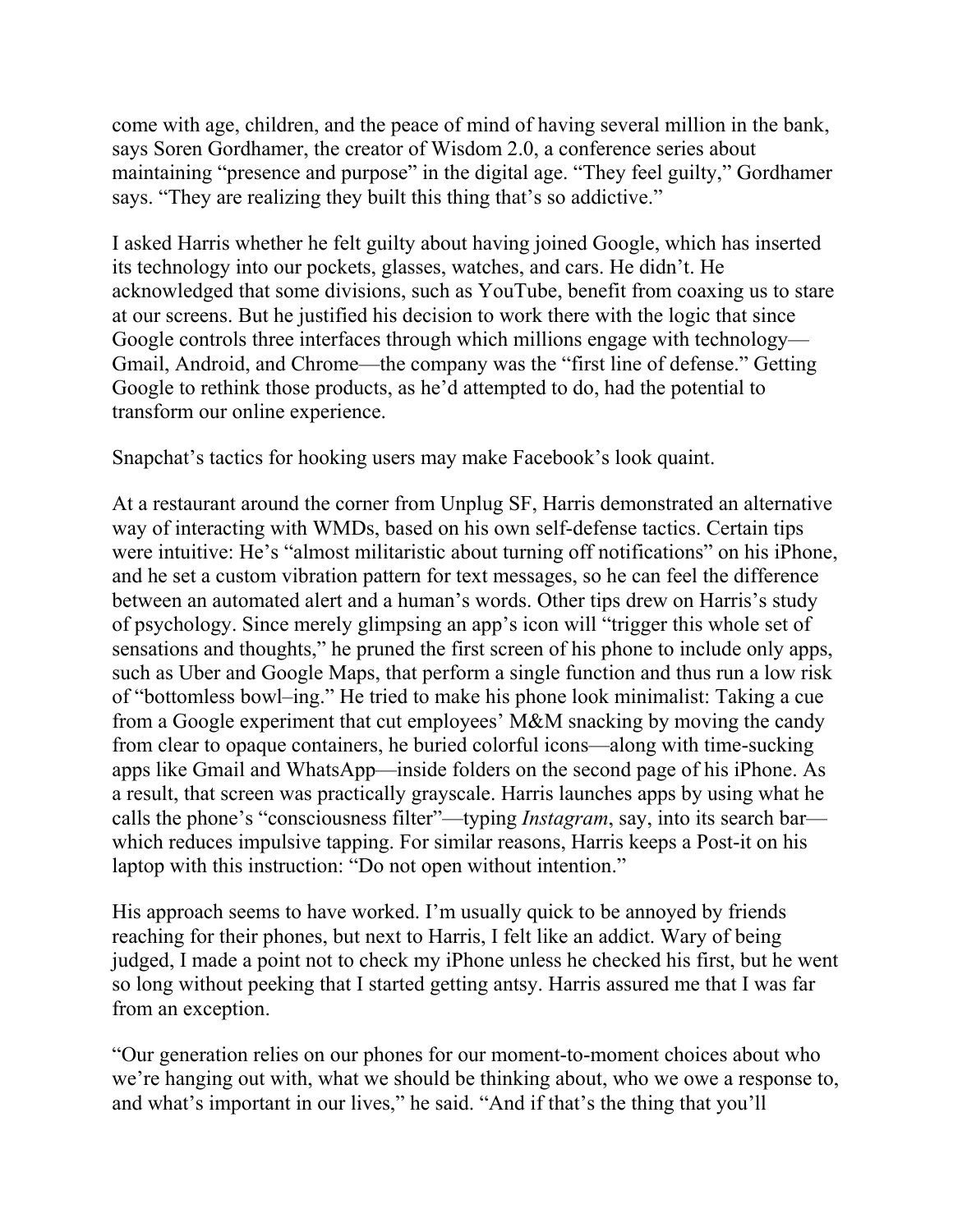outsource your thoughts to, forget the brain implant. That *is* the brain implant. You refer to it *all* the time."

CURIOUS TO HEAR MORE about Harris's plan for tackling manipulative software, I tagged along one morning to his meeting with two entrepreneurs eager to incorporate Time Well Spent values into their start-up.

Harris, flushed from a yoga class, met me at a bakery not far from the "intentional community house" where he lives with a dozen or so housemates. We were joined by Micha Mikailian and Johnny Chan, the co-founders of an ad blocker, Intently, that replaces advertising with "intentions" reminding people to "Follow Your Bliss" or "Be Present." Previously, they'd run a marketing and advertising agency.

"One day I was in a meditation practice. I just got the vision for Intently," said Mikailian, who sported a chunky turquoise bracelet and a man bun.

"It fully aligned with my purpose," said Chan.

They were interested in learning what it would take to integrate ethical design. Coordinating loosely with Joe Edelman, Harris is developing a code of conduct—the Hippocratic oath for software designers—and a playbook of best practices that can guide start-ups and corporations toward products that "treat people with respect." Having companies rethink the metrics by which they measure success would be a start. "You have to imagine: What are the concrete benefits landed in space and in time in a person's life?," Harris said, coaching Mikailian and Chan.

Harris hopes that companies will offer a healthier alternative to the current diet of tech junk food—perhaps at a premium price.

At his speaking engagements, Harris has presented prototype products that embody other principles of ethical design. He argues that technology should help us set boundaries. This could be achieved by, for example, an inbox that asks how much time we want to dedicate to email, then gently reminds us when we've exceeded our quota. Technology should give us the ability to see where our time goes, so we can make informed decisions—imagine your phone alerting you when you've unlocked it for the 14th time in an hour. And technology should help us meet our goals, give us control over our relationships, and enable us to disengage without anxiety. Harris has demoed a hypothetical "focus mode" for Gmail that would pause incoming messages until someone has finished concentrating on a task, while allowing interruptions in case of an emergency. (Slack has implemented a similar feature.)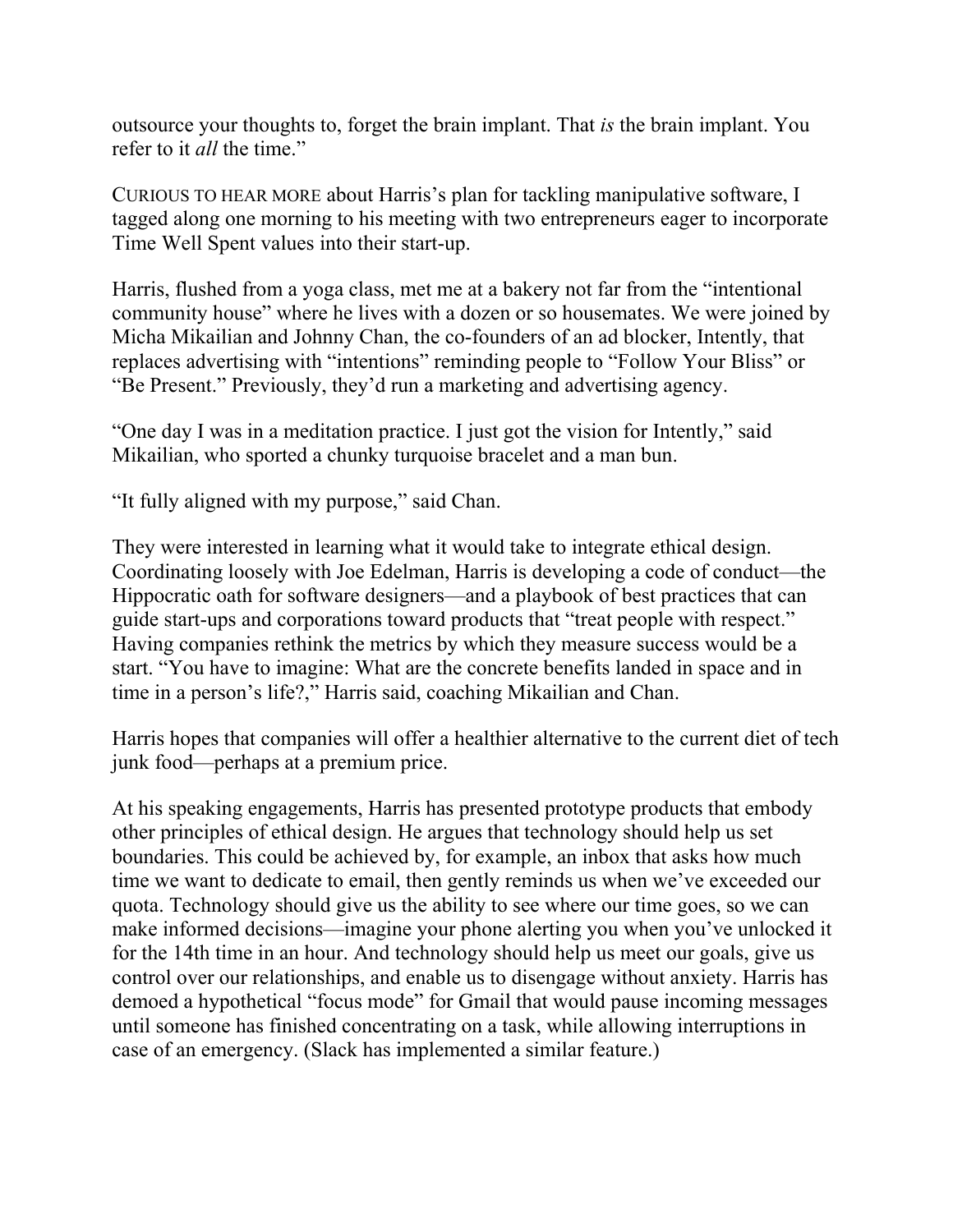Harris hopes to create a Time Well Spent certification—akin to the LEED seal or an organic label—that would designate software made with those values in mind. He already has a shortlist of apps that he endorses as early exemplars of the ethos, such as Pocket, Calendly, and f.lux, which, respectively, saves articles for future reading, lets people book empty slots on an individual's calendar to streamline the process of scheduling meetings, and aims to improve sleep quality by adding a pinkish cast to the circadian-rhythm-disrupting blue light of screens. Intently could potentially join this coalition, he volunteered.

As a first step toward identifying other services that could qualify, Harris has experimented with creating software that would capture how many hours someone devotes weekly to each app on her phone, then ask her which ones were worthwhile. The data could be compiled to create a leaderboard that shames apps that addict but fail to satisfy. Edelman has released a related tool for websites, called Hindsight. "We have to change what it means to win," Harris says.

**T**HE BIGGEST OBSTACLE to incorporating ethical design and "agency" is not technical complexity. According to Harris, it's a "will thing." And on that front, even his supporters worry that the culture of Silicon Valley may be inherently at odds with anything that undermines engagement or growth. "This is not the place where people tend to want to slow down and be deliberate about their actions and how their actions impact others," says Jason Fried, who has spent the past 12 years running Basecamp, a project-management tool. "They want to make things more sugary and more tasty, and pull you in, and justify billions of dollars of valuation and hundreds of millions of dollars [in] VC funds."

Rather than dismantling the entire attention economy, Harris hopes that companies will, at the very least, create a healthier alternative to the current diet of tech junk food. He recognizes that this shift would require reevaluating entrenched business models so success no longer hinges on claiming attention and time. As with organic vegetables, it's possible that the first generation of Time Well Spent software might be available at a premium price, to make up for lost advertising dollars. "Would you pay \$7 a month for a version of Facebook that was built entirely to empower you to live your life?," Harris says. "I think a lot of people would pay for that."

Like splurging on grass-fed beef, paying for services that are available for free and disconnecting for days (even hours) at a time are luxuries that few but the reasonably well-off can afford. I asked Harris whether this risked stratifying tech consumption, such that the privileged escape the mental hijacking and everyone else remains subjected to it. "It creates a new inequality. It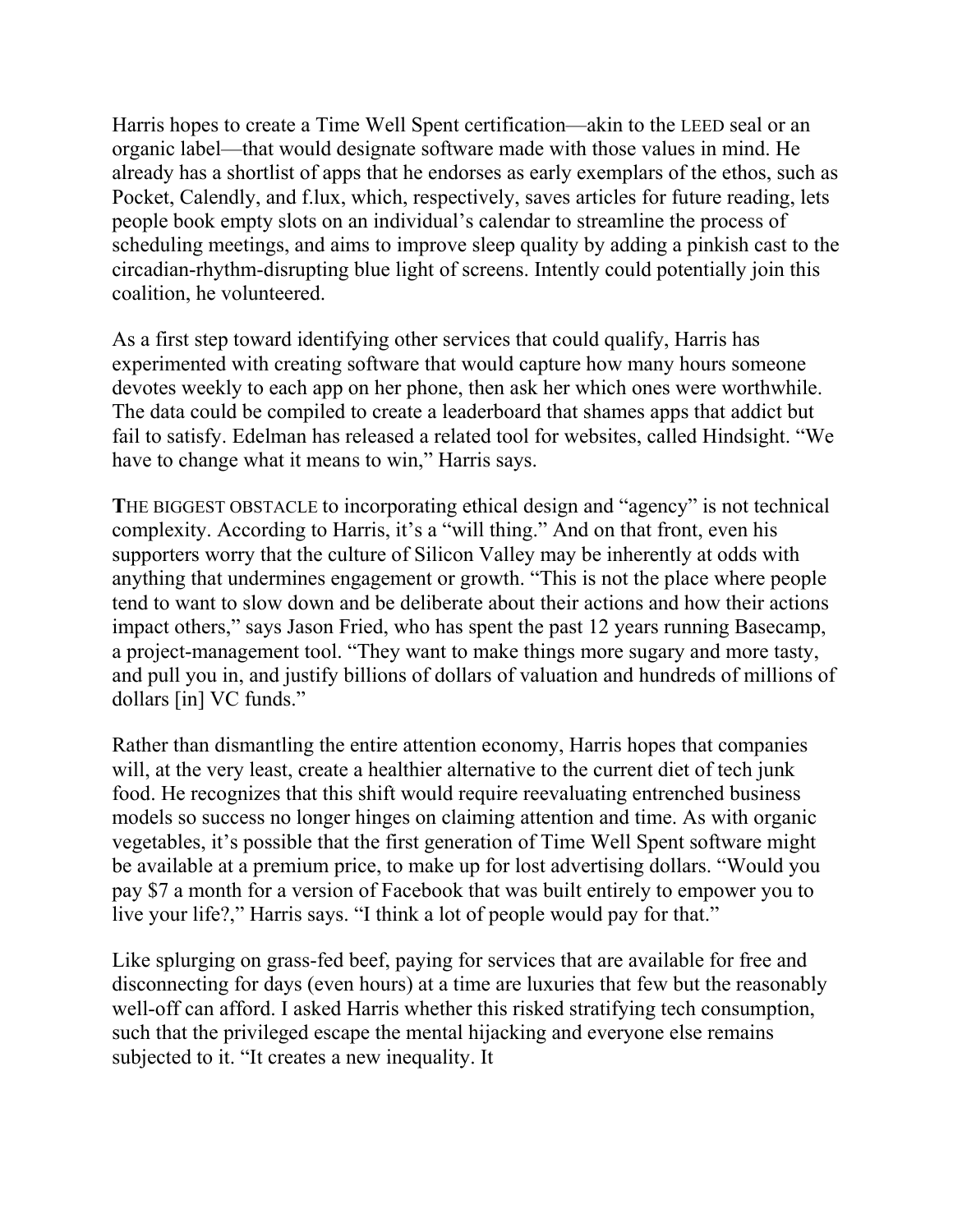It does," Harris admitted. But he countered that if his movement gains steam, broader change could occur, much in the way Walmart now stocks organic produce.

Currently, though, the trend is toward deeper manipulation in ever more sophisticated forms. Harris fears that Snapchat's tactics for hooking users make Facebook's look quaint. Facebook automatically tells a message's sender when the recipient reads the note—a design choice that, per Fogg's logic, activates our hardwired sense of social reciprocity and encourages the recipient to respond. Snapchat ups the ante: Unless the default settings are changed, users are informed the instant a friend begins typing a message to them—which effectively makes it a faux pas not to finish a message you start. Harris worries that the app's Snapstreak feature, which displays how many days in a row two friends have snapped each other and rewards their loyalty with an emoji, seems to have been pulled straight from Fogg's inventory of persuasive tactics. Research shared with Harris by Emily Weinstein, a Harvard doctoral candidate, shows that Snapstreak is driving some teenagers nuts—to the point that before going on vacation, they give friends their log-in information and beg them to snap in their stead. "To be honest, it made me sick to my stomach to hear these anecdotes," Harris told me.

Harris thinks his best shot at improving the status quo is to get users riled up about the ways they're being manipulated, then create a groundswell of support for technology that respects people's agency—something akin to the privacy outcry that prodded companies to roll out personal-information protections.

While Harris's experience at Google convinced him that users must demand change for it to happen, Edelman suggests that the incentive to adapt can originate within the industry, as engineers become reluctant to build products they view as unethical and companies face a brain drain. The more people recognize the repercussions of tech firms' persuasive tactics, the more working there "becomes uncool," he says, a view I heard echoed by others in his field. "You can really burn through engineers hard."

There is arguably an element of hypocrisy to the enlightened image that Silicon Valley projects, especially with its recent embrace of "mindfulness." Companies like Google and Facebook, which have offered mindfulness training and meditation spaces for their employees, position themselves as corporate leaders in this movement. Yet this emphasis on mindfulness and consciousness, which has extended far beyond the tech world, puts the burden on users to train their focus, without acknowledging that the devices in their hands are engineered to chip away at their concentration. It's like telling people to get healthy by exercising more, then offering the choice between a Big Mac and a Quarter Pounder when they sit down for a meal.